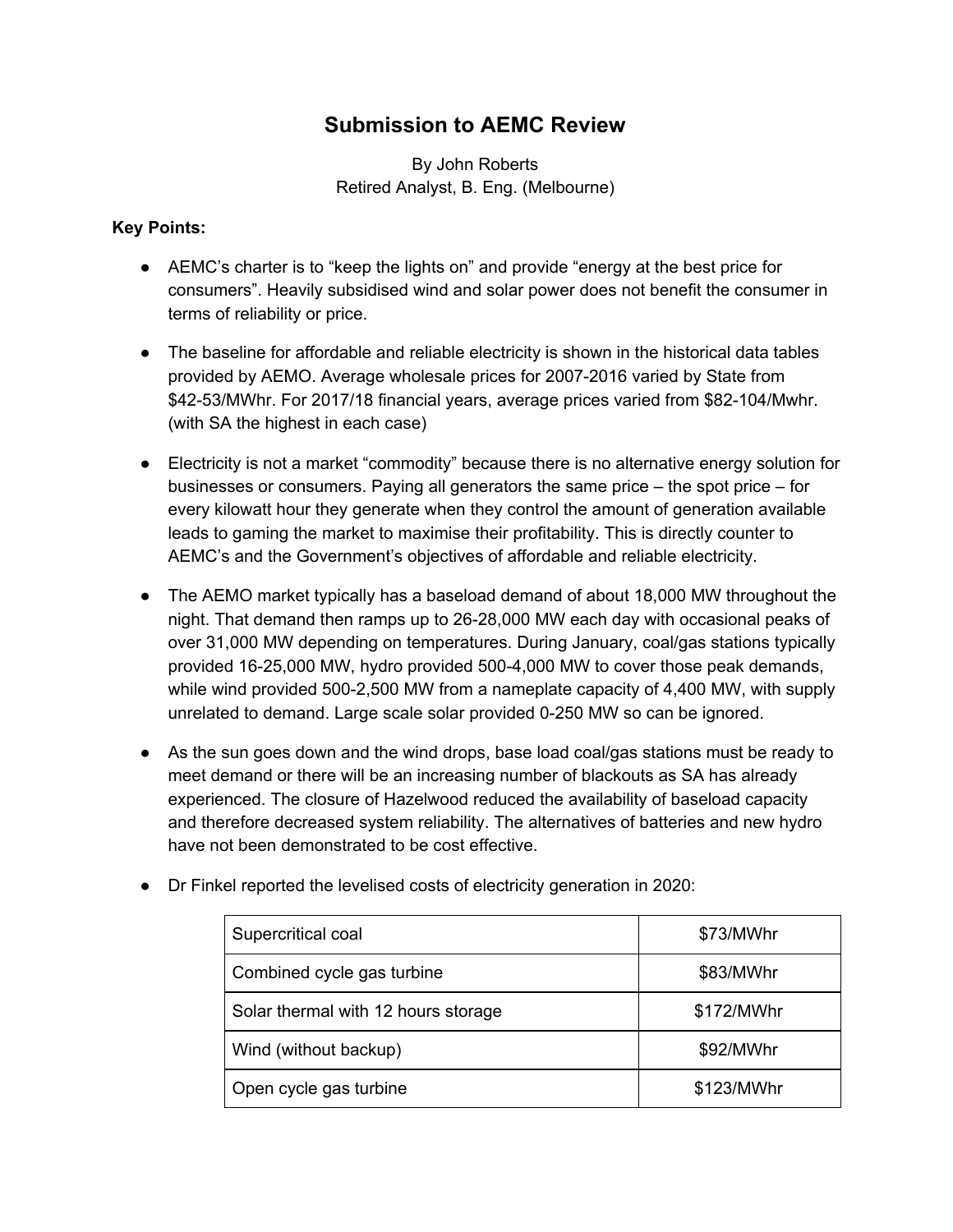- $\triangleq$  It is unclear why Dr Finkel did not add a calculation for wind with backup, but that cost is likely to be of order \$150/MWhr.
- $\triangleleft$  All these cost estimates are for new plant, so while we have existing plant we should be able to enjoy wholesale electricity prices more in line with historical prices ie less than \$60/MWhr.
- ❖ Note that solar and wind installations also receive an additional payment of about \$85/MWhr through the sale of renewable energy certificates, further adding to the retail price of electricity.
- The Clean Energy Regulator reported that an estimated 6,000 MW of new capacity will be delivered through a mix of approximately 25% solar and 75% wind. That could potentially displace about 2000 MW of coal-fired power stations as their average utilisation drops. Liddell coal station in NSW with 2000 MW is scheduled to close in 2022. But when those wind/solar stations operate at their maximum nameplate capacity, massive cutbacks are required from base load coal/gas stations making them increasingly uneconomic. For example, that 6000 MW is equal to the entire output of the Latrobe Valley stations in VIctoria.
- At peak demand with little wind/solar available, reliable backup reserves must be available or Australia will face increasing load shedding (in other words selective blackouts).
- Current and proposed government renewable energy targets and supply plans are reducing electricity network reliability and increasing costs to consumers and industry. It is unacceptable to increase reliability by further increasing electricity costs.
- For each scenario considered by AEMC, the report must include the projected average wholesale electricity cost in \$/MWhr. Australia **must** return to affordable and reliable electricity.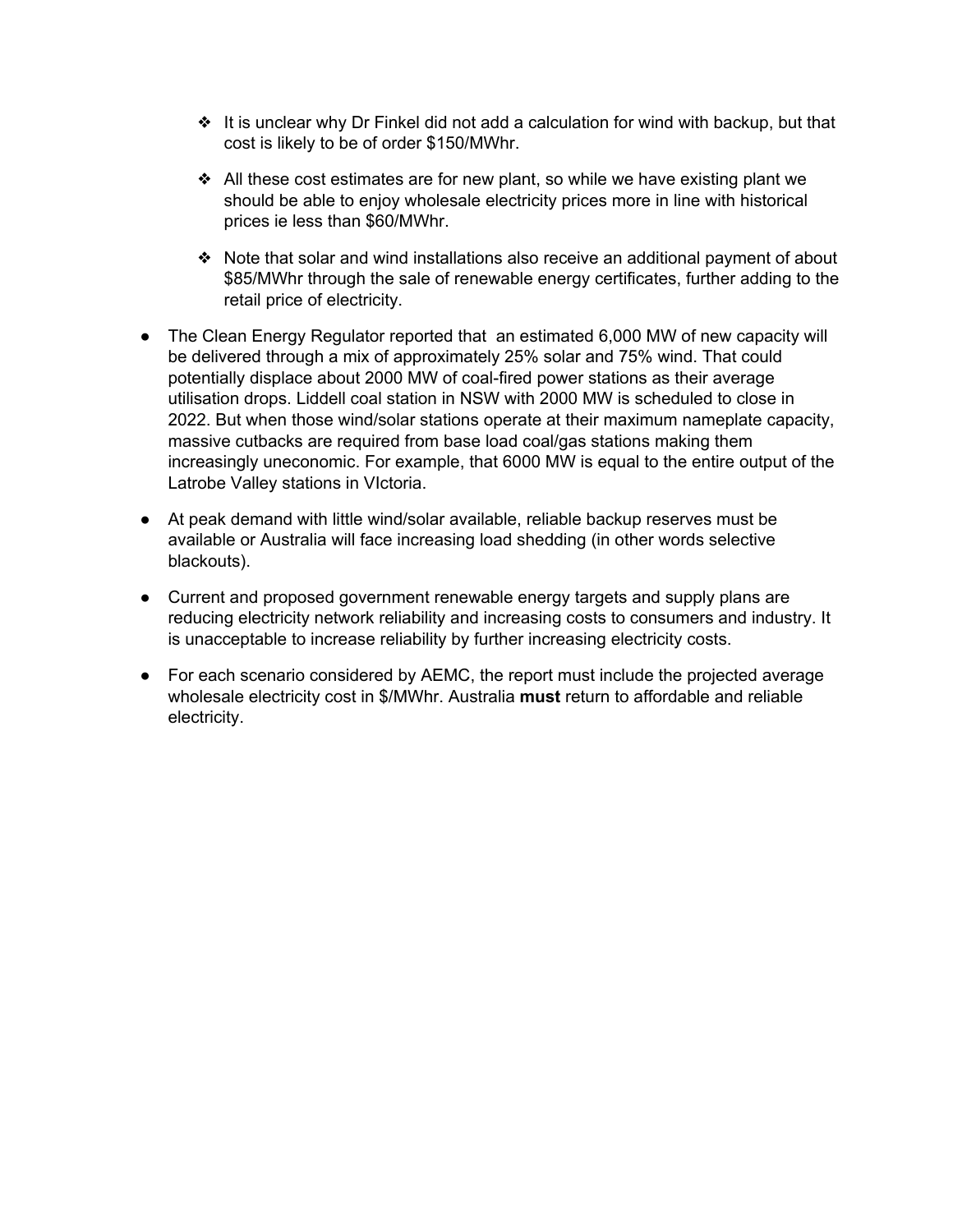## **Example of a 50% Wind Scenario**

Let's look at a simplified scenario of a 50% intermittent wind entitlement in the Australian National Electricity Market. According to the Market Operator AEMO - [http://www.aemo.com.au/,](http://www.aemo.com.au/) the average demand is about 24,000 MW, with an overnight low of 18,000 MW and a summer peak at 6pm of about 31,000 MW.

The 50% target means wind generators will have an entitlement to supply 12,000 MW on average. But if we assume wind generators have an average capacity factor of 30%, at low wind they will supply near zero, while at peak they can theoretically supply up to 40,000 MW (nameplate capacity). However there is a further constraint. With very high wind generation the system can become unstable. For this scenario I have assumed that wind can supply no more than 50% into the grid, so any excess supply must be stored, either through batteries or pumped hydro. So this means with average demand of 24,000 MW, wind will be constrained to 12,000 MW. Note that at night with lower demand, wind would be constrained to 9,000 MW.

Day | GW generated by wind Grid Balance 1 12 12 12 GW ex coal/gas 2 6 18 GW ex coal/gas 3 18 18 6 GW into storage or production curtailed, 12 ex coal/gas 4 12 12 6 GW ex storage if available, 6 GW ex coal/gas 5 0 0 24 GW ex coal/gas or some ex storage 6 18 GW ex coal/gas or some ex storage 7 24 12 GW into storage or production curtailed, 12 ex coal/gas 8 6 6 6 6 6 6 6 6 6 6 6 6 6 6 6 6 6 7 6 6 6 7 6 6 6 7 7 8 7 6 6 7 7 7 8 7 7 8 7 7 8 7 7 8 7 7 8 7 7 8 7 7 8 7 8 7 7 8 7 7 8 7 7 8 7 7 8 7 7 7 8 7 7 7 8 7 7 8 7 7 7 7 8 7 7 7 7 8 7 7 7 7 8 7 7 7 7 8 7 7 7 7 8 7 7 7 7 7 8 7 9 | 12 12 12 GW ex coal/gas 10 18 GW into storage or production curtailed, 12 GW ex coal/gas 11 6 6 GW ex storage,12 GW ex coal/gas 12 12 12 12 6 GW ex storage if available, 6 GW ex coal/gas Average 12 12 12 GW ex coal/gas, but peak 24 GW

Assume profile for wind generation is as follows to deliver an average of 12,000 MW (12 GW) over a 12 day period: